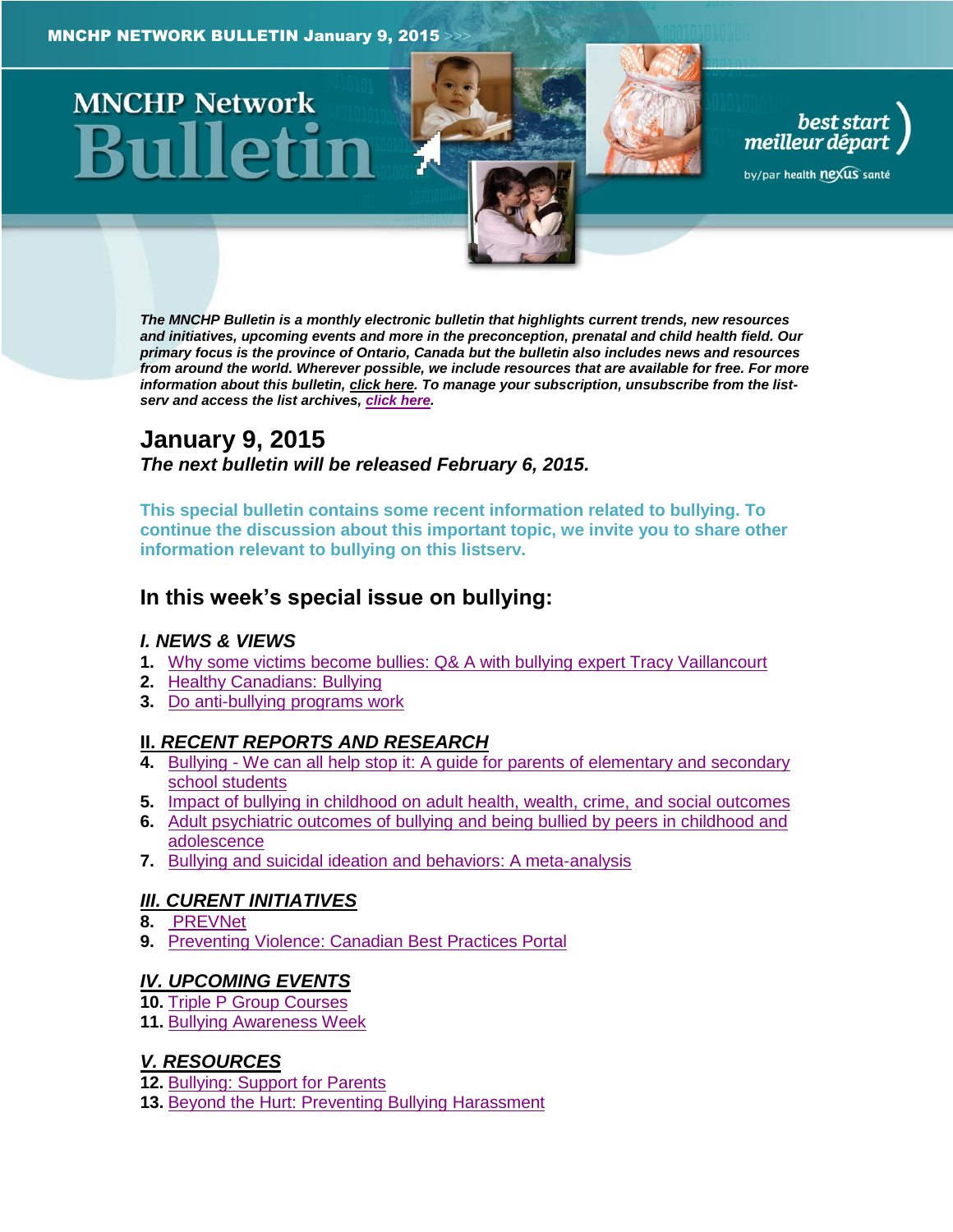- **14.** [Creating an Anti-bullying Environment for Young Children](#page-6-2)
- **15.** [Acting Out: Understanding and Reducing Aggressive Behaviour in Children and](#page-6-3)  [Youth](#page-6-3)
- **16.** [Childhood Aggression: Where does it come from? How can it be managed?](#page-6-4)

## *[VI. FEATURED BEST START RESOURCES](#page-7-1)*

- **17.** [Learning to Play and Playing to Learn: What Families Can Do](#page-7-2)
- **18.** [Putting health promotion into action: A resource for early learning and child care](#page-7-3)  [settings](#page-7-3)

# **I. NEWS & VIEWS**

## <span id="page-1-0"></span>**1. Why some victims become bullies: Q& A with bullying expert Tracy Vaillancourt**

This interview (Laucius, 2014) with University of Ottawa researcher and bullying expert Tracy Vaillancourt highlights the major differences between the strategies of popular bullies, those who have power within their peer group to influence the perception of others, and victim-bullies, who are often bullied themselves. Vaillancourt, the Canada Research Chair in children's mental health and violence prevention, shares findings from a recent study measuring the bullying experiences of 695 southern Ontario children. She highlights that bully-victims are more vulnerable to mental health issues. While "most bullies hold power and are a mixture of nice and mean," bully-victims often have difficulty reading social cues. Vaillancourt recommends that schools employ different strategies when dealing with different types of bullies, yet emphasizes that the key to stopping bullies is a lack of encouragement for their behaviour. "Simply put," she says, "bullying stops when bystanders act."

[http://ottawacitizen.com/news/local-news/why-some-victims-become-bullies-qa-with](http://ottawacitizen.com/news/local-news/why-some-victims-become-bullies-qa-with-bullying-expert-tracy-vaillancourt)[bullying-expert-tracy-vaillancourt](http://ottawacitizen.com/news/local-news/why-some-victims-become-bullies-qa-with-bullying-expert-tracy-vaillancourt)

Related report:

 **Joint trajectories of bullying and peer victimization across elementary and middle school and associations with symptoms or psychopathology\***: <http://psycnet.apa.org/journals/dev/50/11/2426/>

## <span id="page-1-1"></span>**2. Healthy Canadians: Bullying**

Bullying is defined as "wilful, repeated aggressive behaviour with negative intent used by a child to maintain power over another child." The Healthy Canadians website contains information on bullying, bullying prevention and suggestions for parents. <http://healthycanadians.gc.ca/kids-enfants/bullying-intimidation/index-eng.php>

## <span id="page-1-2"></span>**3. Do anti-bullying programs work?**

During this segment of the CBC program *All in a Day* (2014, May 2), Danielle Quigley and Giacomo Panico discuss bullying, the effects of anti-bullying programs and the need for research-based anti-bullying programs.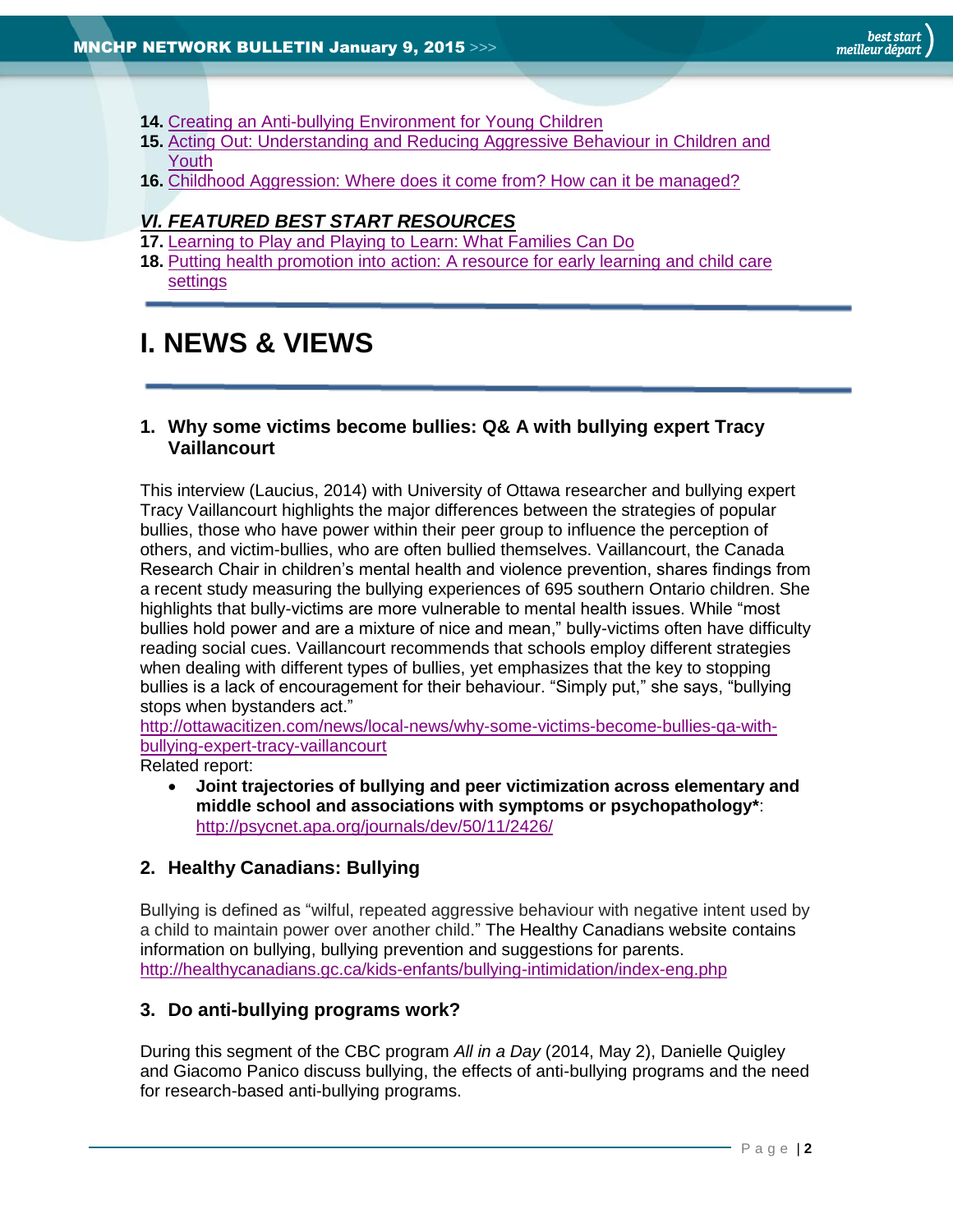<http://www.cbc.ca/player/AudioMobile/All%2Bin%2Ba%2BDay/ID/2454039693/>

# <span id="page-2-0"></span>**II. RECENT REPORTS AND RESEARCH**

<span id="page-2-1"></span>*\* indicates journal subscription required for full text access*

## **4. Bullying – We can all help stop it: A guide for parents of elementary and secondary school students**

Ministry of Education. (2013). *Bullying – We can all help stop it: A guide for parents of elementary and secondary school students*. Ottawa, ON: Author. Retrieved from <http://www.edu.gov.on.ca/eng/multi/english/BullyingEN.pdf>

## EXCERPT:

#### **How serious a problem is bullying?**

Bullying is never acceptable. It should not be considered just "part of growing up". Research and experience consistently show that bullying is a serious issue, with farreaching consequences for the students involved, their families and peers, and the community around them. Those children who are victimized, bully other children, or both, are at risk for many emotional, behavioural, and relationship problems. They will require support from adults to help them develop healthy relationships, not only in school but throughout their lives.

Students who are bullied often experience social anxiety, loneliness, withdrawal, physical illnesses and low self-esteem. They can also develop phobias, take on aggressive behaviour or slide into depression. Some students miss school, see their marks drop or even leave school altogether because they have been bullied.

Children and teens who learn to use power and aggression to distress others may stop caring about the difference between right and wrong in general. Eventually, they may become abusive adults. Therefore, it is important to help them to stop bullying as early as possible

<http://www.edu.gov.on.ca/eng/multi/english/BullyingEN.pdf>

## <span id="page-2-2"></span>**5. Impact of bullying in childhood on adult health, wealth, crime, and social outcomes\***

[Wolke,](http://www.ncbi.nlm.nih.gov/pubmed?term=Wolke%20D%5BAuthor%5D&cauthor=true&cauthor_uid=23959952) D., [Copeland,](http://www.ncbi.nlm.nih.gov/pubmed?term=Copeland%20WE%5BAuthor%5D&cauthor=true&cauthor_uid=23959952) W. E., [Angold,](http://www.ncbi.nlm.nih.gov/pubmed?term=Angold%20A%5BAuthor%5D&cauthor=true&cauthor_uid=23959952) A., & [Costello,](http://www.ncbi.nlm.nih.gov/pubmed?term=Costello%20EJ%5BAuthor%5D&cauthor=true&cauthor_uid=23959952) E.J. (2013). Impact of bullying in childhood on adult health, wealth, crime, and social outcomes. *Psychological Science, 24*(10), 1958-70. doi:10.1177/0956797613481608

## ABSTRACT:

Bullying is a serious problem for schools, parents, and public-policymakers alike. Bullying creates risks of health and social problems in childhood, but it is unclear if such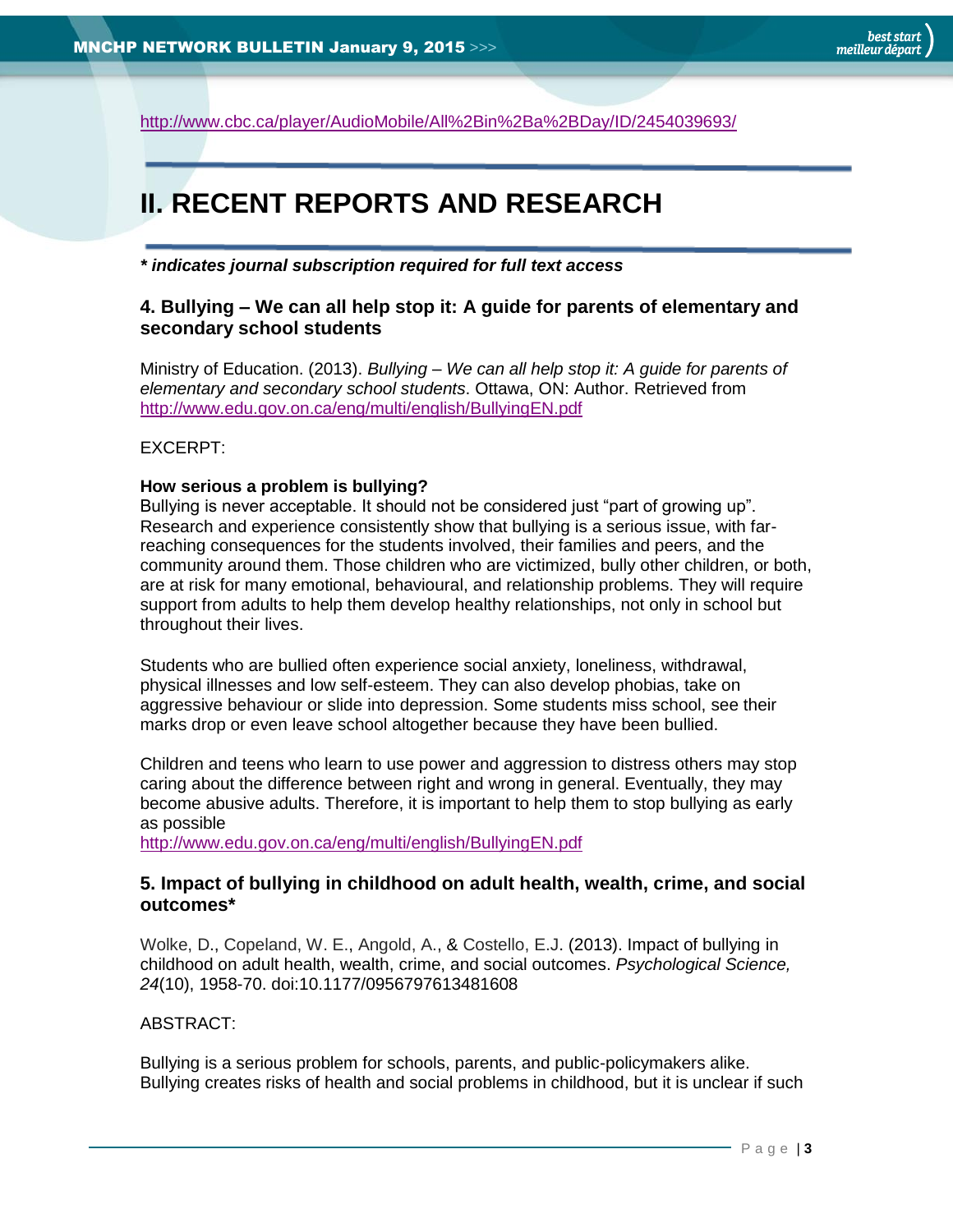risks extend into adulthood. A large cohort of children was assessed for bullying involvement in childhood and then followed up in young adulthood in an assessment of health, risky or illegal behavior, wealth, and social relationships. Victims of childhood bullying, including those that bullied others (bully-victims), were at increased risk of poor health, wealth, and social-relationship outcomes in adulthood even after we controlled for family hardship and childhood psychiatric disorders. In contrast, pure bullies were not at increased risk of poor outcomes in adulthood once other family and childhood risk factors were taken into account. Being bullied is not a harmless rite of passage but throws a long shadow over affected people's lives. Interventions in childhood are likely to reduce long-term health and social costs.

<http://www.ncbi.nlm.nih.gov/pubmed/23959952>

## <span id="page-3-0"></span>**6. Adult psychiatric outcomes of bullying and being bullied by peers in childhood and adolescence**

[Copeland,](http://www.ncbi.nlm.nih.gov/pubmed?term=Copeland%20WE%5BAuthor%5D&cauthor=true&cauthor_uid=23426798) W. E., [Wolke,](http://www.ncbi.nlm.nih.gov/pubmed?term=Wolke%20D%5BAuthor%5D&cauthor=true&cauthor_uid=23426798) D., [Angold,](http://www.ncbi.nlm.nih.gov/pubmed?term=Angold%20A%5BAuthor%5D&cauthor=true&cauthor_uid=23426798) A., & [Costello,](http://www.ncbi.nlm.nih.gov/pubmed?term=Costello%20EJ%5BAuthor%5D&cauthor=true&cauthor_uid=23426798) E. J. (2013). Adult psychiatric outcomes of bullying and being bullied by peers in childhood and adolescence. *JAMA Psychiatry, 70*(4), 419-426. doi:10.1001/jamapsychiatry.2013.504

#### ABSTRACT:

**IMPORTANCE:** Both bullies and victims of bullying are at risk for psychiatric problems in childhood, but it is unclear if this elevated risk extends into early adulthood.

**OBJECTIVE:** To test whether bullying and/or being bullied in childhood predicts psychiatric problems and suicidality in young adulthood after accounting for childhood psychiatric problems and family hardships.

**DESIGN:** Prospective, population-based study. **SETTING:** Community sample from 11 counties in Western North Carolina.

**PARTICIPANTS:** A total of 1420 participants who had being bullied and bullying assessed 4 to 6 times between the ages of 9 and 16 years. Participants were categorized as bullies only, victims only, bullies and victims (hereafter referred to as bullies/victims), or neither.

**MAIN OUTCOME MEASURE:** Psychiatric outcomes, which included depression, anxiety, antisocial personality disorder, substance use disorders, and suicidality (including recurrent thoughts of death, suicidal ideation, or a suicide attempt), were assessed in young adulthood (19, 21, and 24-26 years) by use of structured diagnostic interviews.

**RESULTS**: Victims and bullies/victims had elevated rates of young adult psychiatric disorders, but also elevated rates of childhood psychiatric disorders and family hardships. After controlling for childhood psychiatric problems or family hardships, we found that victims continued to have a higher prevalence of agoraphobia (odds ratio [OR], 4.6 [95% CI, 1.7-12.5]; P < .01), generalized anxiety (OR, 2.7 [95% CI, 1.1-6.3]; P  $<$  001), and panic disorder (OR, 3.1 [95% CI, 1.5-6.5]; P  $<$  01) and that bullies/victims were at increased risk of young adult depression  $(OR, 4.8]95\%$  CI, 1.2-19.4];  $P < .05$ ),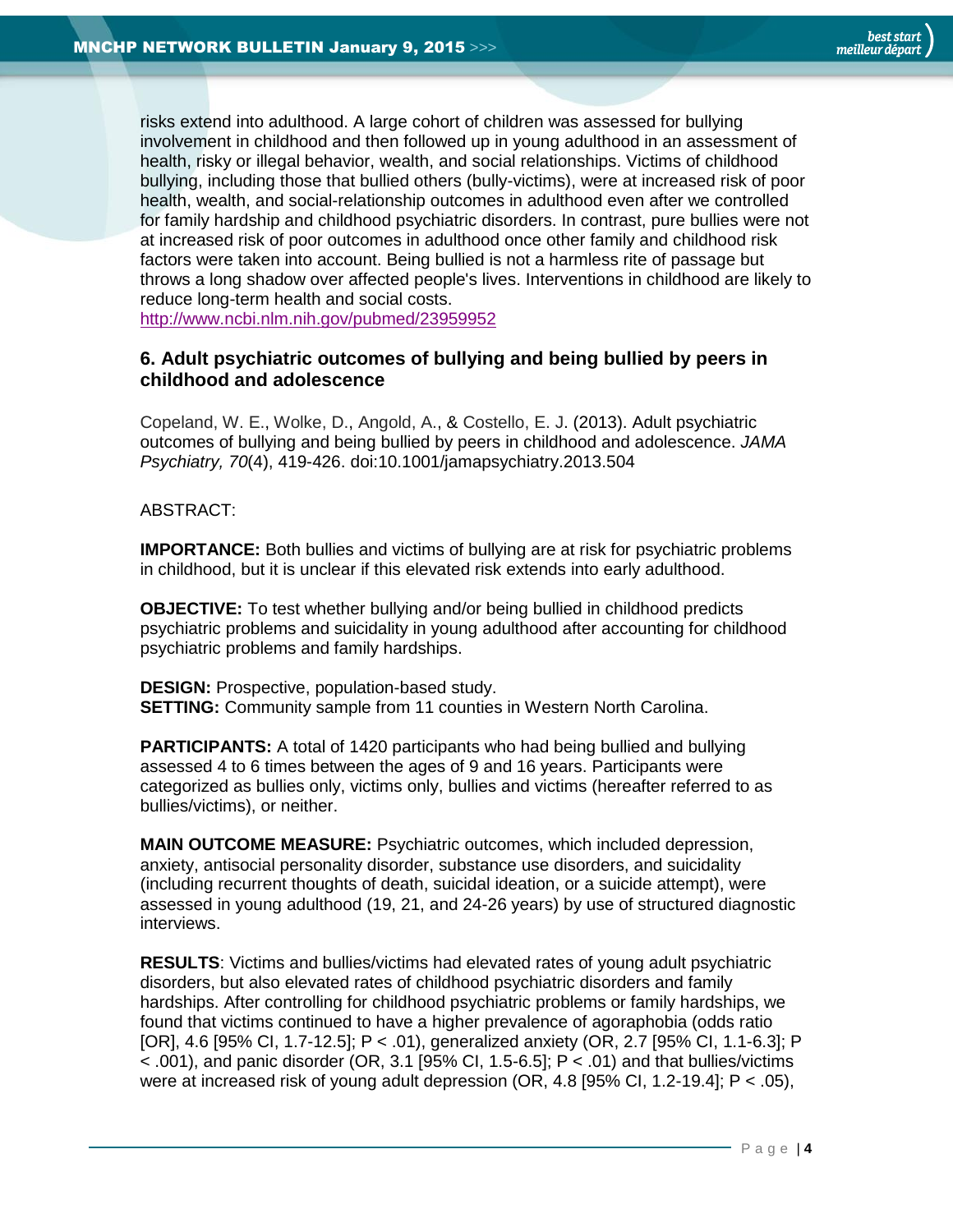panic disorder (OR, 14.5 [95% CI, 5.7-36.6]; P < .001), agoraphobia (females only; OR, 26.7 [95% CI, 4.3-52.5]; P < .001), and suicidality (males only; OR, 18.5 [95% CI, 6.2- 55.1]; P < .001). Bullies were at risk for antisocial personality disorder only (OR, 4.1 [95% CI, 1.1-15.8]; P < .04).

**CONCLUSIONS AND RELEVANCE:** The effects of being bullied are direct, pleiotropic, and long-lasting, with the worst effects for those who are both victims and bullies. <http://archpsyc.jamanetwork.com/article.aspx?articleid=1654916>

## <span id="page-4-0"></span>**7. Bullying and suicidal ideation and behaviors: A meta-analysis\***

Holt, M. K., Vivolo-Kantor, A. M., Polanin, J. R., Holland, K. M., DeGue, S., …Reid, G. (2015). Bullying and suicidal ideation and behaviors: A meta-analysis. *Pediatrics. doi: 10.1542/peds.2014-1864*

#### **ABSTRACT**

**BACKGROUND AND OBJECTIVES:** Over the last decade there has been increased attention to the association between bullying involvement (as a victim, perpetrator, or bully-victim) and suicidal ideation/behaviors. We conducted a meta-analysis to estimate the association between bullying involvement and suicidal ideation and behaviors.

**METHODS:** We searched multiple online databases and reviewed reference sections of articles derived from searches to identify cross-sectional studies published through July 2013. Using search terms associated with bullying, suicide, and youth, 47 studies (38.3% from the United States, 61.7% in non-US samples) met inclusion criteria. Seven observers independently coded studies and met in pairs to reach consensus.

**RESULTS:** Six different meta-analyses were conducted by using 3 predictors (bullying victimization, bullying perpetration, and bully/victim status) and 2 outcomes (suicidal ideation and suicidal behaviors). A total of 280 effect sizes were extracted and multilevel, random effects meta-analyses were performed. Results indicated that each of the predictors were associated with risk for suicidal ideation and behavior (range, 2.12 [95% confidence interval (CI), 1.67–2.69] to 4.02 [95% CI, 2.39–6.76]). Significant heterogeneity remained across each analysis. The bullying perpetration and suicidal behavior effect sizes were moderated by the study's country of origin; the bully/victim status and suicidal ideation results were moderated by bullying assessment method.

**CONCLUSIONS:** Findings demonstrated that involvement in bullying in any capacity is associated with suicidal ideation and behavior. Future research should address mental health implications of bullying involvement to prevent suicidal ideation/behavior. <http://pediatrics.aappublications.org/content/early/2015/01/01/peds.2014-1864.abstract>

# <span id="page-4-1"></span>**III. CURRENT INITIATIVES**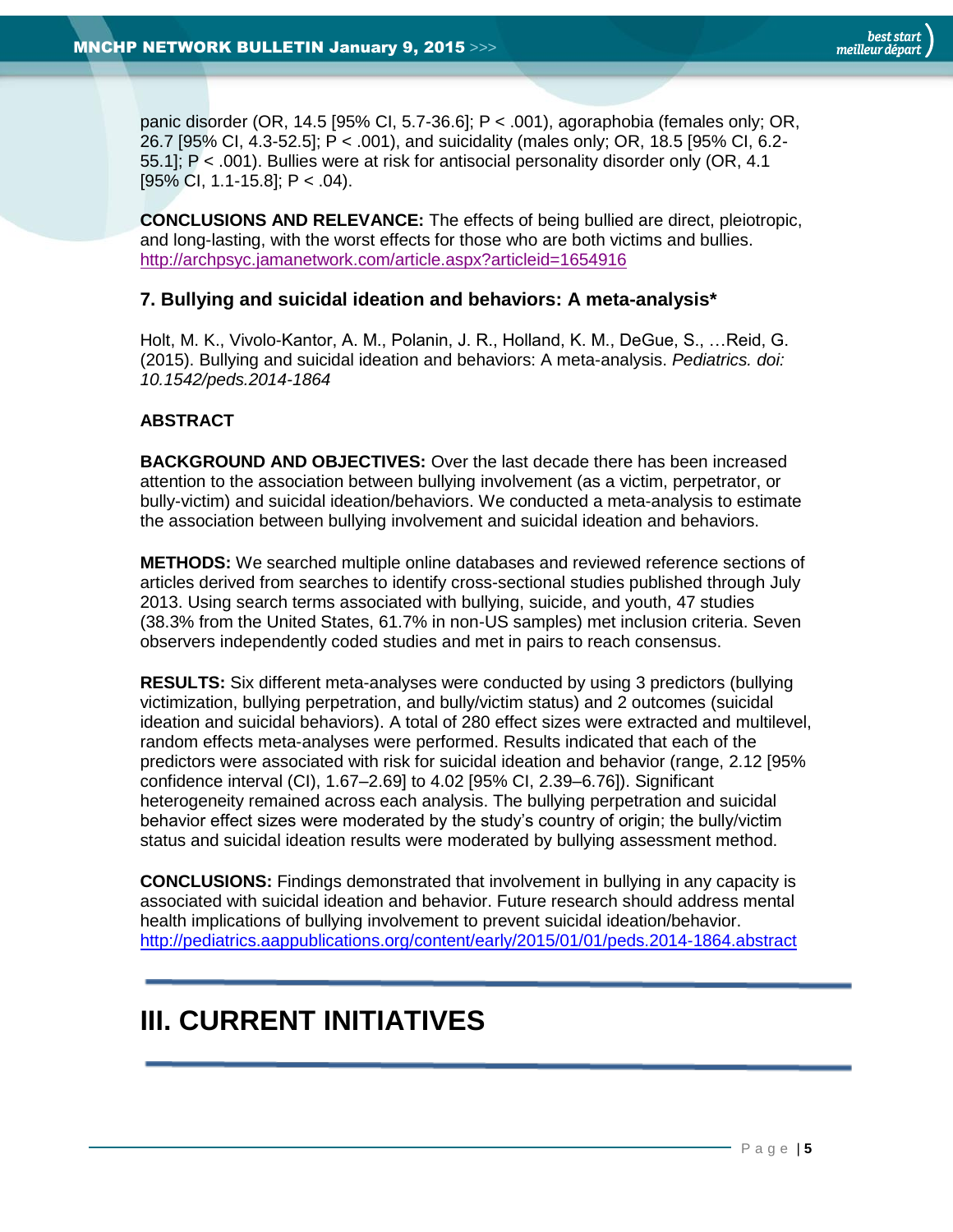# <span id="page-5-0"></span>**8. PREVNet**

PREVNet is a national network of leading researchers and organizations, working together to stop bullying in Canada. Through education, research, training and policy change, PREVNet aims to stop the violence caused by bullying - so every child can grow up happy, healthy and safe.

<http://www.prevnet.ca/>

## <span id="page-5-1"></span>**9. Preventing Violence: Canadian Best Practices Portal**

The Canadian Best Practices Portal (2014) provides health professionals and the general public with links to resources and solutions to plan programs for promoting health and preventing diseases for populations and communities. The portal features a specific category page that provides links to programs and initiatives aiming to prevent violence and reduce the long-term effects associated with it. Violence prevention includes the prevention of bullying and aggression.

<span id="page-5-2"></span><http://cbpp-pcpe.phac-aspc.gc.ca/category/behaviour-related-risk/preventing-violence/>

# **IV. UPCOMING EVENTS**

## <span id="page-5-3"></span>**10. Triple P Group Courses**

In a Triple P group course parents will learn about: effective parenting strategies, how to promote their child's development, how to manage common child behaviour problems and principles to help them deal with almost any situation that might arise. Group courses are available in the North, Southwest, East and Central regions of Ontario. [http://www.triplepontario.ca/en/about\\_triple\\_p/Triple\\_P\\_Group\\_Courses/For\\_Parents\\_of](http://www.triplepontario.ca/en/about_triple_p/Triple_P_Group_Courses/For_Parents_of_Children_3_10_years.aspx) [\\_Children\\_3\\_10\\_years.aspx](http://www.triplepontario.ca/en/about_triple_p/Triple_P_Group_Courses/For_Parents_of_Children_3_10_years.aspx)

## <span id="page-5-4"></span>**11. Bullying Awareness Week**

November 15-21, 2015

Bullying awareness week is an opportunity for people in communities around the world to work together to prevent bullying through education and awareness. Bullying awareness week has grown in support and is increasingly recognized by schools, individuals, organizations and communities as a time to celebrate and promote solutions to the problems of bullying.

<http://www.bullyingawarenessweek.org/>

# <span id="page-5-5"></span>**V. RESOURCES**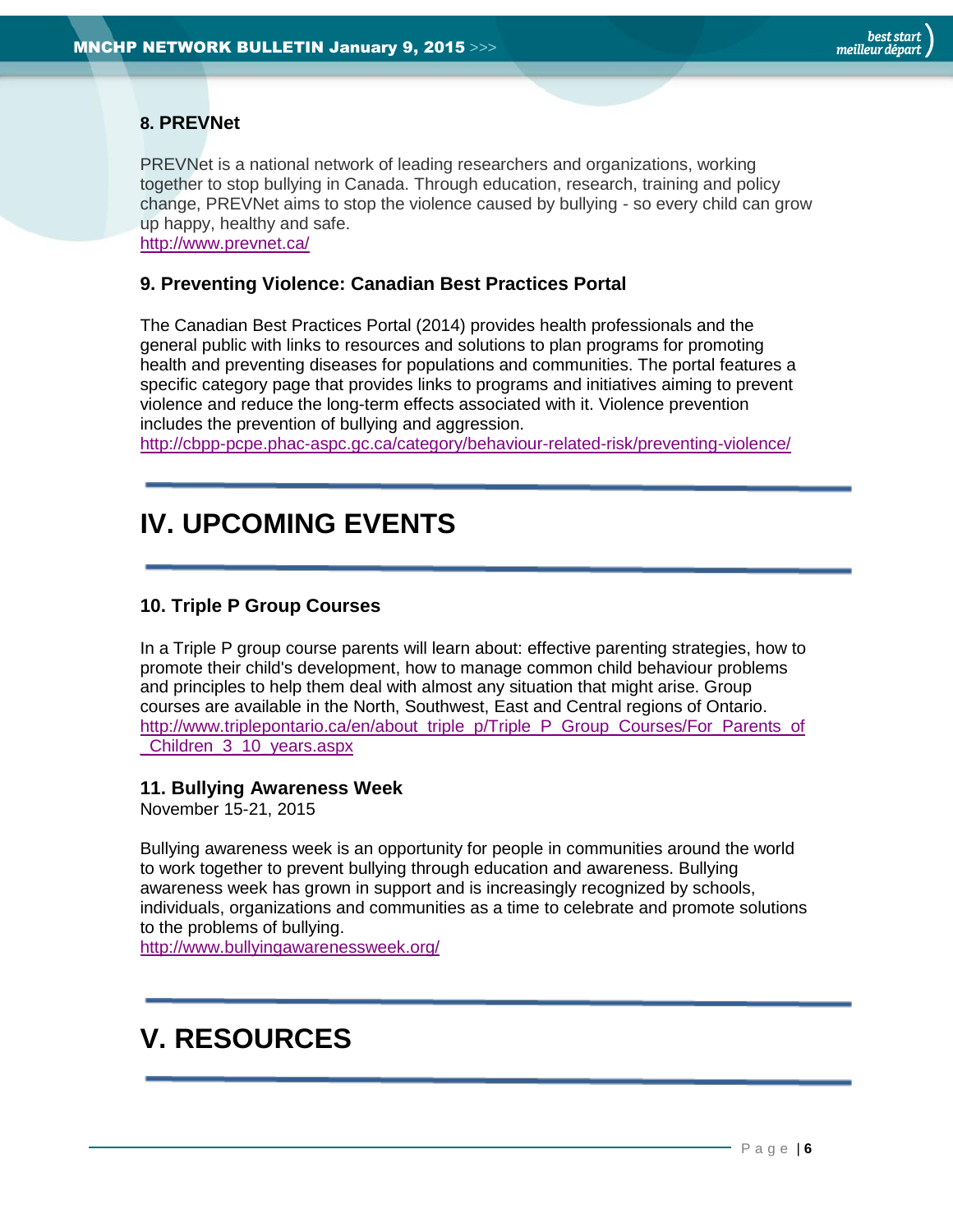# <span id="page-6-0"></span>**12. Bullying: Support for Parents**

This tip sheet written by the National Aboriginal Health Organization (2012) provides information for Aboriginal parents on how to support children who are being bullied and how to stop children who are bullying others. Strategies to support children who are being bullied include talking to Elders, talking to community leaders and getting children involved in positive activities with positive role models.

[http://www.kidshelpdev.org/khp-org/bullying\\_awareness/NAHO-Aboriginal-](http://www.kidshelpdev.org/khp-org/bullying_awareness/NAHO-Aboriginal-Bullying_Parents.pdf)[Bullying\\_Parents.pdf](http://www.kidshelpdev.org/khp-org/bullying_awareness/NAHO-Aboriginal-Bullying_Parents.pdf)

## <span id="page-6-1"></span>**13. Beyond the Hurt: Preventing Bullying Harassment**

Beyond the Hurt is an online course developed by the Canadian Red Cross which teaches participants how to promote safe and healthy environments for children and youth, which are free from bullying and harassment. <http://online.learning.redcross.ca/moodle/course/index.php?categoryid=9>

## <span id="page-6-2"></span>**14. Creating an Anti-Bullying Environment for Young Children**

This booklet created by the Oklahoma Department of Human Services serves as a go-to guide for teachers and childcare providers when addressing issues related to bullying. Bullying has been observed in children as young as 3, and childcare providers should be equipped with strategies for handling instances of bullying. In clear language, the booklet concisely outlines common characteristics of both bullies and victims, and evidencebased practices for developing a bully-free child care setting.

[http://www.okdhs.org/NR/rdonlyres/D4DFC4FA-179D-4C38-A83F-](http://www.okdhs.org/NR/rdonlyres/D4DFC4FA-179D-4C38-A83F-1E714187F31D/0/0529_CreatingAnAntibullyingEnviron_occs_112011.pdf)[1E714187F31D/0/0529\\_CreatingAnAntibullyingEnviron\\_occs\\_112011.pdf](http://www.okdhs.org/NR/rdonlyres/D4DFC4FA-179D-4C38-A83F-1E714187F31D/0/0529_CreatingAnAntibullyingEnviron_occs_112011.pdf)

## <span id="page-6-3"></span>**15. Acting Out: Understanding and Reducing Aggressive Behaviour in Children and Youth**

This book (Wolfe, 2007) is a valuable tool for anyone who works with young people, including teachers, school administrators, day-care and recreation centre workers, youth shelter workers, social service workers, sports coaches, youth leaders, and camp counsellors and directors. *Acting Out* explains various types of aggressive behaviour exhibited by young people, identifying factors related to aggressive behavior and emphasizing a distinction between normal aggression and aggression that is of greater concern. The book gives practical advice on how to address aggression in children and youth, highlighting proven prevention and intervention strategies, indicating strategies to avoid and discussing the assessment and diagnosis of more serious aggressive behaviour in young people.

[http://www.camh.ca/en/education/teachers\\_school\\_programs/resources\\_for\\_teachers\\_a](http://www.camh.ca/en/education/teachers_school_programs/resources_for_teachers_and_schools/acting_out_understanding_and_reducing_aggressive_behaviour_in_children_and_youth/Pages/acting_out_understanding_and_reducing_aggressive_behaviour_in_children_and_youth.aspx) [nd\\_schools/acting\\_out\\_understanding\\_and\\_reducing\\_aggressive\\_behaviour\\_in\\_children](http://www.camh.ca/en/education/teachers_school_programs/resources_for_teachers_and_schools/acting_out_understanding_and_reducing_aggressive_behaviour_in_children_and_youth/Pages/acting_out_understanding_and_reducing_aggressive_behaviour_in_children_and_youth.aspx) [\\_and\\_youth/Pages/acting\\_out\\_understanding\\_and\\_reducing\\_aggressive\\_behaviour\\_in\\_](http://www.camh.ca/en/education/teachers_school_programs/resources_for_teachers_and_schools/acting_out_understanding_and_reducing_aggressive_behaviour_in_children_and_youth/Pages/acting_out_understanding_and_reducing_aggressive_behaviour_in_children_and_youth.aspx) [children\\_and\\_youth.aspx](http://www.camh.ca/en/education/teachers_school_programs/resources_for_teachers_and_schools/acting_out_understanding_and_reducing_aggressive_behaviour_in_children_and_youth/Pages/acting_out_understanding_and_reducing_aggressive_behaviour_in_children_and_youth.aspx)

## <span id="page-6-4"></span>**16. Childhood Aggression: Where does it come from? How can it be managed?**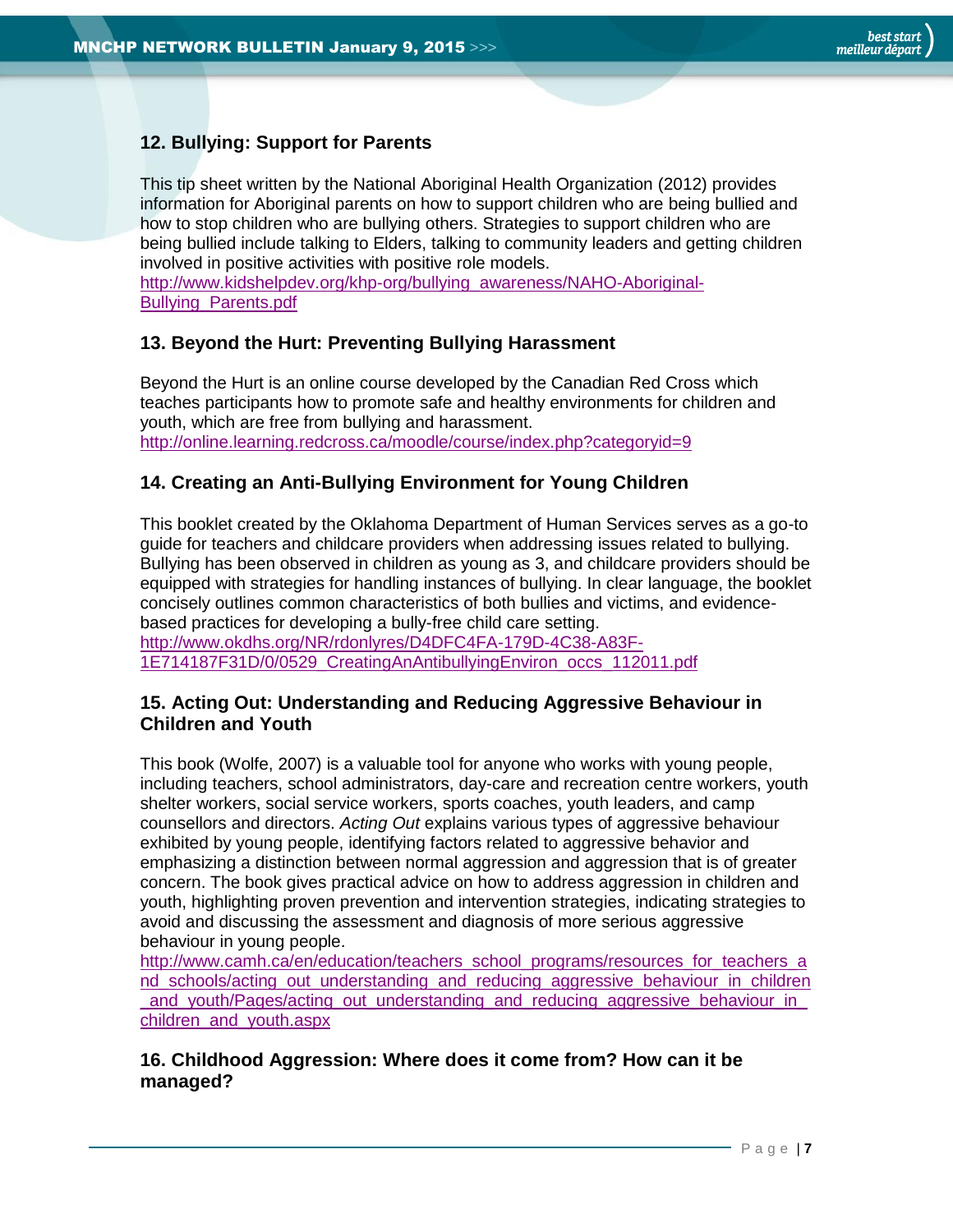This guide prepared by the North Carolina Cooperative Extension Service provides parents, caregivers and other people working with children with information on childhood aggression, and ways to teach coping skills to children. Strategies to help children control aggression include: limiting access to aggressive toys and watching and guiding children's play to ensure that interaction stays nonaggressive. When meeting new friends, children should be told what kind of behaviour is expected of them. Parents and caregivers should serve as models of controlled behavior and avoid angry outbursts and violence.

[http://www.ces.ncsu.edu/depts/fcs/pdfs/fcs\\_504.pdf](http://www.ces.ncsu.edu/depts/fcs/pdfs/fcs_504.pdf)

# <span id="page-7-1"></span>**VI. FEATURED BEST START RESOURCES**

## <span id="page-7-2"></span>**17. Learning to Play and Playing to Learn: What Families Can Do**

This booklet helps parents and all who care for children support play-based learning at home, in child care and preschool settings and Kindergarten. Particular attention is given to attachment, self-regulation and play. This booklet uses language that is used in Kindergarten and will be familiar to parents and the Kindergarten team. Checklists relating to growth, development, health, nutrition, routines and self-help, including the revised Nipissing District Development Screens are included in the booklet. The literacy level of this booklet has been assessed at a reading level of about grade 6-7. [http://www.beststart.org/resources/hlthy\\_chld\\_dev/school\\_readiness\\_ENG\\_Nov2013\\_bl](http://www.beststart.org/resources/hlthy_chld_dev/school_readiness_ENG_Nov2013_blur.pdf) [ur.pdf](http://www.beststart.org/resources/hlthy_chld_dev/school_readiness_ENG_Nov2013_blur.pdf)

## <span id="page-7-3"></span>**18. Putting Health Promotion into Action: A Resource for Early Learning and Child Care Settings**

This resource provides an introduction to health promotion and its significance to the early learning and child care sector. Programs in Ontario that are successfully implementing health promotion are highlighted. [http://www.beststart.org/resources/hlthy\\_chld\\_dev/pdf/hpaction.pdf](http://www.beststart.org/resources/hlthy_chld_dev/pdf/hpaction.pdf)

## <span id="page-7-0"></span>**About This Bulletin**

*The Best Start Resource Centre thanks you for your interest in, and support of, our work. Best Start permits others to copy, distribute or reference the work for non-commercial purposes on condition that full credit is given. Because our MNCHP bulletins are designed to support local health promotion initiatives, we would appreciate knowing how this resource has supported, or been integrated into, your work [\(mnchp@healthnexus.ca\)](mailto:mnchp@healthnexus.ca). Please note that the Best Start Resource Centre does not endorse or recommend any events, resources, or publications mentioned in this bulletin.* 

**Information on the MNCHP Network**: Email mnchp@healthnexus.ca or visit <http://www.beststart.org/services/information.html> **To manage your subscription, unsubscribe from the list-serv and access the MNCHP archives**: http://lists.beststart.org/listinfo.cgi/mnchp-beststart.org **To submit items for MNCHP Bulletins**: Email mnchp@healthnexus.ca